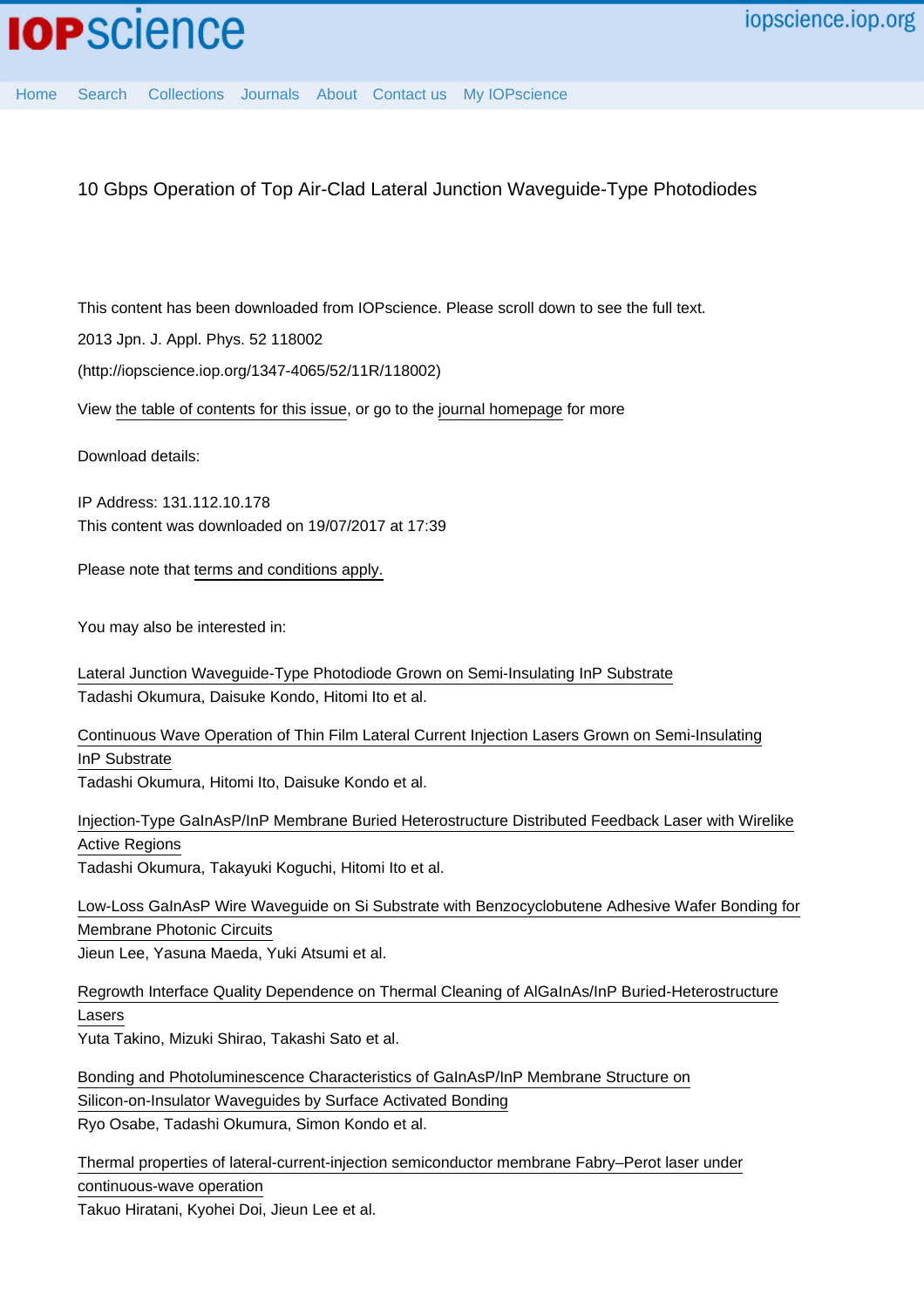## 10 Gbps Operation of Top Air-Clad Lateral Junction Waveguide-Type Photodiodes

Takahiko Shindo<sup>1</sup>, Takayuki Koguchi<sup>2</sup>, Mitsuaki Futami<sup>2</sup>, Kyouhei Doi<sup>2</sup>, Yoshiyuki Yamahara<sup>2</sup>, Jieun Lee<sup>2</sup>, Tomohiro Amemiya<sup>1</sup>, Nobuhiko Nishiyama<sup>2</sup>, and Shigehisa Arai<sup>1,2</sup>

<sup>1</sup>Quantum Nanoelectronics Research Center, Tokyo Institute of Technology, Meguro, Tokyo 152-8552, Japan <sup>2</sup>Department of Electrical and Electronic Engineering, Tokyo Institute of Technology, Meguro, Tokyo 152-8550, Japan E-mail: arai@pe.titech.ac.jp

Received January 11, 2013; accepted September 25, 2013; published online October 29, 2013

Toward on-chip photonic integrated circuits (PICs) based on a membrane structure, a lateral junction waveguide-type photodiode fabricated on semi-insulating (SI-) InP substrate was successfully demonstrated. A responsivity of 0.39 A/W was obtained by adopting a bulk GaInAs absorption layer. In addition, a narrow stripe width of 0.85 um was chosen for the realization of high-speed operation. As a result, a 3 dB bandwidth of 8.8 GHz at a bias voltage of -2V was attained for a device length of 380 µm, and a clear eye opening was obtained up to 10 Gbps.  $\oslash$  2013 The Japan Society of Applied Physics

One of the promising solutions to overcome the problems of future large scale integrated circuits (LSI), such as globalwire signal delay and power dissipation, is an introduction of optical interconnections as a substitute for global electrical wiring. For the realization of an on-chip optical interconnection, low power consumption optical devices with a small footprint are strongly required.<sup>[1\)](#page-3-0)</sup> We proposed a membrane distributed feedback (DFB) laser, which consists of thin semiconductor core layers between low refractive index cladding layers such as benzocyclobuten (BCB) or  $SiO<sub>2</sub>$ . Because the membrane structure has strong optical confinement within the core layer, the membrane DFB laser is feasible for low power consumption operation and short cavity length.<sup>2)</sup> A low threshold operation of  $0.34 \text{ mW}$  for a membrane DFB laser was demonstrated under continuouswave  $(CW)$  optical pumping at room temperature.<sup>[3\)](#page-3-0)</sup> In order to realize electrically pumped membrane lasers, a lateralcurrent-injection  $(LCI)$  structure<sup>[4\)](#page-3-0)</sup> was adopted, and moderate performance was confirmed for LCI-type lasers prepared on a semi-insulating (SI)-InP substrate.<sup>[5–8\)](#page-3-0)</sup> Recently, an LCI membrane DFB laser prepared with a BCB bonding process was demonstrated with a relatively low threshold current of  $11 \text{ mA}^{9}$ .

Furthermore, we proposed membrane photonic integrated circuits (PICs) consisting of an LCI-membrane-DFB, an InP-based wire waveguide, and other semiconductor components as a candidate for an in-plane photonic platform with extremely low-power consumption.<sup>[10\)](#page-3-0)</sup> For the realization of in-plane PICs based on a membrane structure, a lateral junction waveguide-type membrane photodiode having a relatively thin core layer in common with the membrane laser is suitable for monolithic integration with the membrane DFB laser. Because the device length can be reduced owing to strong optical confinement, the membrane structure is also advantageous for waveguide-type photodiodes. In a step towards realization of a membrane-type photodiode, a lateral junction waveguide-type photodiode on SI-InP substrate was previously demonstrated using a GaInAsP quantum-well absorption layer.<sup>[11\)](#page-3-0)</sup> Here, we report the 10 Gbps operation of a GaInAs/InP lateral junction waveguide-type photodiode fabricated on a SI-InP substrate, which has a bulk GaInAs absorption layer and a narrow stripe width for high-speed operation. Figure 1 shows the schematic diagram of the fabricated lateral junction waveguide-type photodiode. As can be seen, the lateral junction



Fig. 1. (Color online) Schematic structure of a lateral junction waveguide-type photodiode on an SI-InP substrate.



Fig. 2. (Color online) Responsivity dependence on the device length.

structure was formed on the SI-InP substrate with a top air-cladding layer. In this device, the bulk GaInAs absorption layer was introduced to the core layer as a substitute for the GaInAsP multiple-quantum-wells (MQWs) used in a previous report. $11)$  Whereas the stripe width of the previous device was set to be  $W_s = 1.4 \,\mu\text{m}$ , the narrow stripe width of  $W_s = 0.85 \,\mu m$  was adopted in this device toward high speed operation. The optical confinement factor  $\xi$  in the GaInAs absorption layer (100 nm thick) was estimated to be approximately 19%, which is considerably higher than that for the previously reported device consisting of an absorption layer of five QWs. Figure 2 shows the calculated responsivity of the photodiodes as a function of the device length for three different cases: (a) five GaInAsP QWs on an SI-InP substrate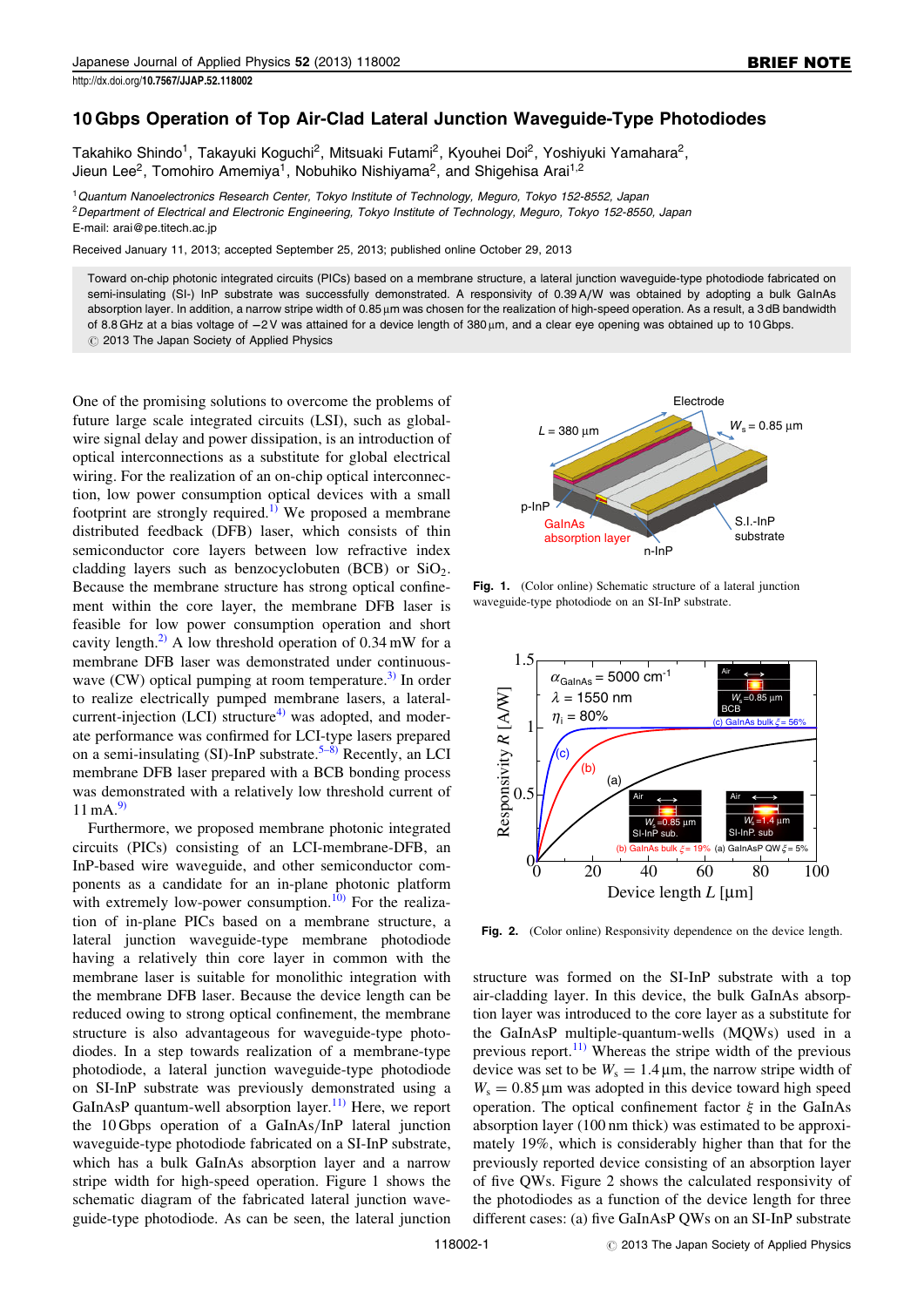

Fig. 3. (Color online) 3 dB bandwidth dependence on the stripe width of a lateral junction waveguide-type photodetector.

with stripe width  $W_s$  of 1.4  $\mu$ m (optical confinement factor  $\xi$ of 5%), (b) bulk GaInAs on an SI-InP substrate with  $W_s$  of  $0.85 \,\mu\text{m}$  (100-nm-thick absorption layer,  $\xi$  of 19%), and (c) bulk GaInAs with 200-nm-thick membrane structure with  $W_s$ of 0.85  $\mu$ m (100-nm-thick absorption layer,  $\xi$  of 56%). In this calculation, the internal quantum efficiency was assumed to be 80% as a general value of commercial GaInAs photodiode. In addition, Fig. 2 shows the cross-sectional optical mode field (insets of Fig. 2). In case of the lateral junction type photodiode on SI-InP, the optical confinement factor is reduced drastically when the stripe width is reduced to less than  $1 \mu$ m. However, the high optical confinement factor of 56% can be maintained in the lateral junction waveguidetype membrane photodiode [shown in Fig. 2(c)], which consists of a thin core layer between low-refractive-index cladding layers, with a total thickness of around 200 nm. Therefore, we note that the membrane structure photodiode consisting of a bulk GaInAs absorption layer can be a good candidate as a compact and efficient high-speed detector with a device length of around  $10 \mu m$ .

The bandwidth dependence on the applied electric field is limited by the hole transit time in the GaInAs absorption layer and is shown in Fig. 3. In this calculation, the saturation velocity for GaInAs was set to  $4.8 \times 10^4$  m/s.<sup>[12\)](#page-3-0)</sup> In addition, the absorption layer was assumed to be fully depleted. The 3 dB bandwidth can be increased by applying voltage; however, the carrier velocity will saturate at a certain value. Hence, the maximum 3 dB bandwidth approaches a certain value (almost inversely proportional to the stripe width), and it was estimated to be approximately 8 GHz (dashed line) for a stripe width of  $1 \mu m$ . Therefore, in order to achieve a large  $3 dB$  bandwidth ( $>8 GHz$ ) for 10 Gbps operation, a stripe width of less than  $1 \mu m$  is required. $^{13)}$  $^{13)}$  $^{13)}$ 

Figure 4 shows the cross-sectional scanning electron microscope (SEM) view of the fabricated device with narrow stripe width of  $0.85 \mu m$ . The lateral junction structure was formed using a two-step organometallic vapor phase epitaxy (OMVPE) regrowth method.<sup>[5,6\)](#page-3-0)</sup> The total thickness of the core layer was designed to be 400 nm, which consists of a lower optical confinement layer (OCL; bandgap wavelength length:  $\lambda_g = 1.2 \,\mu\text{m}$ , 155 nm), a bulk GaInAs absorption layer (100 nm thick), and an upper OCL ( $\lambda_{\rm g} = 1.2 \,\mu$ m, 155 nm). First, a mesa structure was formed with a  $SiO<sub>2</sub>$ mask and using a dry etching process. After removing the



Fig. 4. (Color online) Cross-sectional SEM view of the lateral junction structure.



Fig. 5. (Color online) Photocurrent against independent power at 1550 nm for different bias voltages.

plasma-damaged sidewall, n-InP ( $N_D = 4 \times 10^{18}$  cm<sup>-3</sup>) was selectively regrown at both sides of the mesa structure. After etching part of the wide mesa structure and one side of the buried n-type layer in the same way, narrow  $(0.85 \,\mu m)$  wide) stripes were formed. Then, p-InP  $(N_A = 4 \times 10^{18} \text{ cm}^{-3})$ cladding and p-GaInAs contact layers were regrown in the same way. Finally, a Ti/Au electrode was deposited on both the p-GaInAs contact and the n-InP sections. As can be seen in Fig. 4, n-InP and p-InP were formed on the side of the core layer, and a relatively flat, top surface was confirmed.

Figure 5 shows the incident power dependence of photocurrent,  $I_{\text{ph}}$ , at a 1550 nm wavelength, and bias conditions of 0,  $-1$ , and  $-2V$ . Saturation of the photocurrent due to carrier accumulation was observed under the bias conditions of  $0$  V. Taking into account the coupling efficiency of a lensed single-mode fiber, the responsivity of the fabricated device was estimated to be approximately 0.37 A/W at a wavelength of 1550 nm, which is 37% greater than the value of 0.27 A/W for the previously reported device with an MQW absorption layer.<sup>[11\)](#page-3-0)</sup> However, this value is relatively low compared with that of general commercial devices. In the lateral junction type photodiode, the surface recombination on the interface between semiconductor and air on the top of the stripe thought to be cause of the low internal quantum efficiency  $\eta_i$ . In case of the lateral current injection laser, the thicker InP cap layer<sup>[7\)](#page-3-0)</sup> or the uniformly distributed quantum well structure<sup>[8\)](#page-3-0)</sup> were proposed in order to suppress the surface recombination on the top of the stripe. These structures can be also applied for the lateral junction type photodiode toward enhancement of the responsivity more than 70%. The frequency responses of the fabricated device with bias voltage of 0,  $-1$ ,  $-2$ , and  $-4$  V is shown in Fig. 6. An electrical signal from a network analyzer was converted